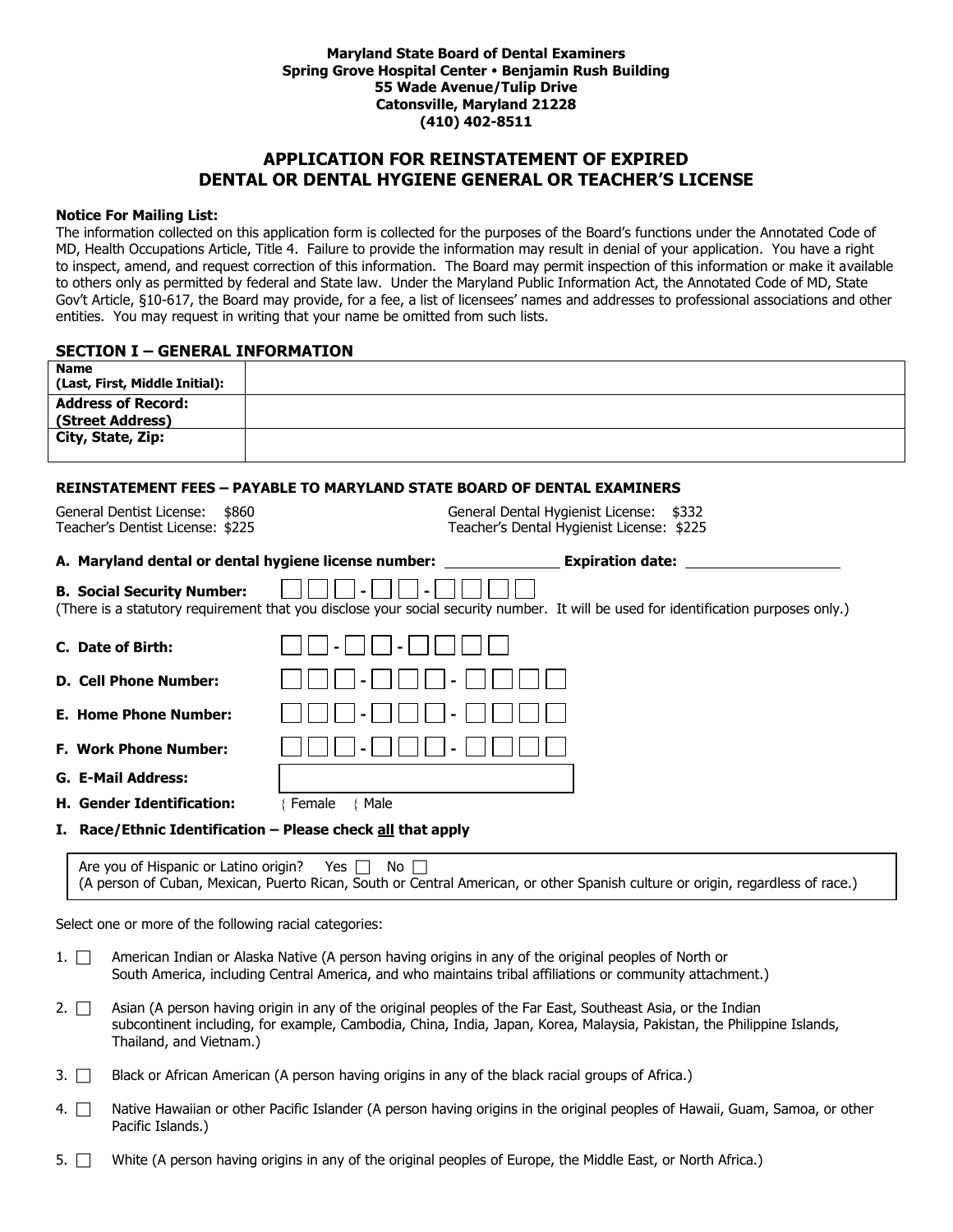## **J. Requested license reinstatement type:**

Check one:  $\Box$  General Dentist License

Teacher's Dentist License

General Dental Hygiene License

Teacher's Dental Hygiene License

## **K. Active practice:**

| Since the last renewal of your Maryland license have you practiced in the state of Maryland? $\Box$ Yes $\Box$ No |     |
|-------------------------------------------------------------------------------------------------------------------|-----|
| Since the last renewal of your Maryland license have you practiced in a state other than Maryland? $\Box$ Yes     | No. |
| If yes, list states.                                                                                              |     |

## **L. Licensure in other states:**

List other states or jurisdictions in which you hold or have held a dental or dental hygiene license. Include license number(s).

| <b>State</b> | <b>License Number</b> |
|--------------|-----------------------|
|              |                       |
|              |                       |
|              |                       |

# **SECTION II - CHARACTER AND FITNESS**

**If you answer "YES" to any question(s) in Section II – Character and Fitness, attach a separate page with a complete explanation of each occasion. Each attachment must have your name in print, signature, and date.** 

| <b>YES</b> | <b>NO</b> |                                                                                                                                                                                                                                                                                                                                                                                                                                                                                                                          |
|------------|-----------|--------------------------------------------------------------------------------------------------------------------------------------------------------------------------------------------------------------------------------------------------------------------------------------------------------------------------------------------------------------------------------------------------------------------------------------------------------------------------------------------------------------------------|
|            | $\Box$    | a. Has any licensing or disciplinary board of any jurisdiction, including Maryland, or any federal entity denied your<br>application for licensure, reinstatement or renewal, or taken any action against your license, including but not<br>limited to reprimand, suspension, revocation, a fine, or non judicial punishment? If you are under a Board Order<br>or were ever under a Board Order in a state other than Maryland you must enclose a certified legible copy of the<br>entire Order with this application. |
| ⊔          | ⊔         | b. Have any investigations or charges been brought against you or are any currently pending in any jurisdiction,<br>including Maryland, by any licensing or disciplinary board or any federal or state entity?                                                                                                                                                                                                                                                                                                           |
| $\Box$     | $\Box$    | c. Has your application for a dentist or dental hygiene license been withdrawn for any reason?                                                                                                                                                                                                                                                                                                                                                                                                                           |
| ⊔          | $\Box$    | d. Has an investigation or charge been brought against you by a hospital, related institution, or alternative health<br>care system?                                                                                                                                                                                                                                                                                                                                                                                     |
| $\Box$     | $\Box$    | e. Have you had any denial of application for privileges, been denied for failure to renew your privileges, or<br>limitation, restriction, suspension, revocation or loss of privileges in a hospital, related health care facility, or<br>alternative health care system?                                                                                                                                                                                                                                               |
|            | $\Box$    | f. Have you pled guilty, nolo contendere, had a conviction or receipt of probation before judgment or other<br>diversionary disposition of any criminal act, excluding minor traffic violations?                                                                                                                                                                                                                                                                                                                         |
| $\Box$     | $\Box$    | g. Have you pled quilty, nolo contendere, had a conviction, or receipt of probation before judgment or other<br>diversionary disposition for an alcohol or controlled dangerous substance offense, including but not limited to<br>driving while under the influence of alcohol or controlled dangerous substances?                                                                                                                                                                                                      |
|            | $\Box$    | h. Do you have any criminal charges pending against you in any court of law, excluding minor traffic violations?                                                                                                                                                                                                                                                                                                                                                                                                         |
| $\Box$     | $\Box$    | i. Do you have a physical condition that impairs your ability to practice dentistry/dental hygiene?                                                                                                                                                                                                                                                                                                                                                                                                                      |
| $\Box$     | $\Box$    | j. Do you have a mental health condition that impairs your ability to practice dentistry/dental hygiene?                                                                                                                                                                                                                                                                                                                                                                                                                 |
| $\Box$     | $\Box$    | k. Have the use of drugs and/or alcohol resulted in an impairment of your ability to practice dentistry/dental hygiene?                                                                                                                                                                                                                                                                                                                                                                                                  |
| $\Box$     | $\Box$    | I. Have you illegally use drugs?                                                                                                                                                                                                                                                                                                                                                                                                                                                                                         |
| $\Box$     | $\Box$    | m. Have you surrendered or allowed your license to lapse while under investigation by any licensing or disciplinary<br>board of any jurisdiction, including Maryland, or any federal or state entity?                                                                                                                                                                                                                                                                                                                    |
|            | $\Box$    | n. Have you been named as a defendant in a filing or settlement of a malpractice action?                                                                                                                                                                                                                                                                                                                                                                                                                                 |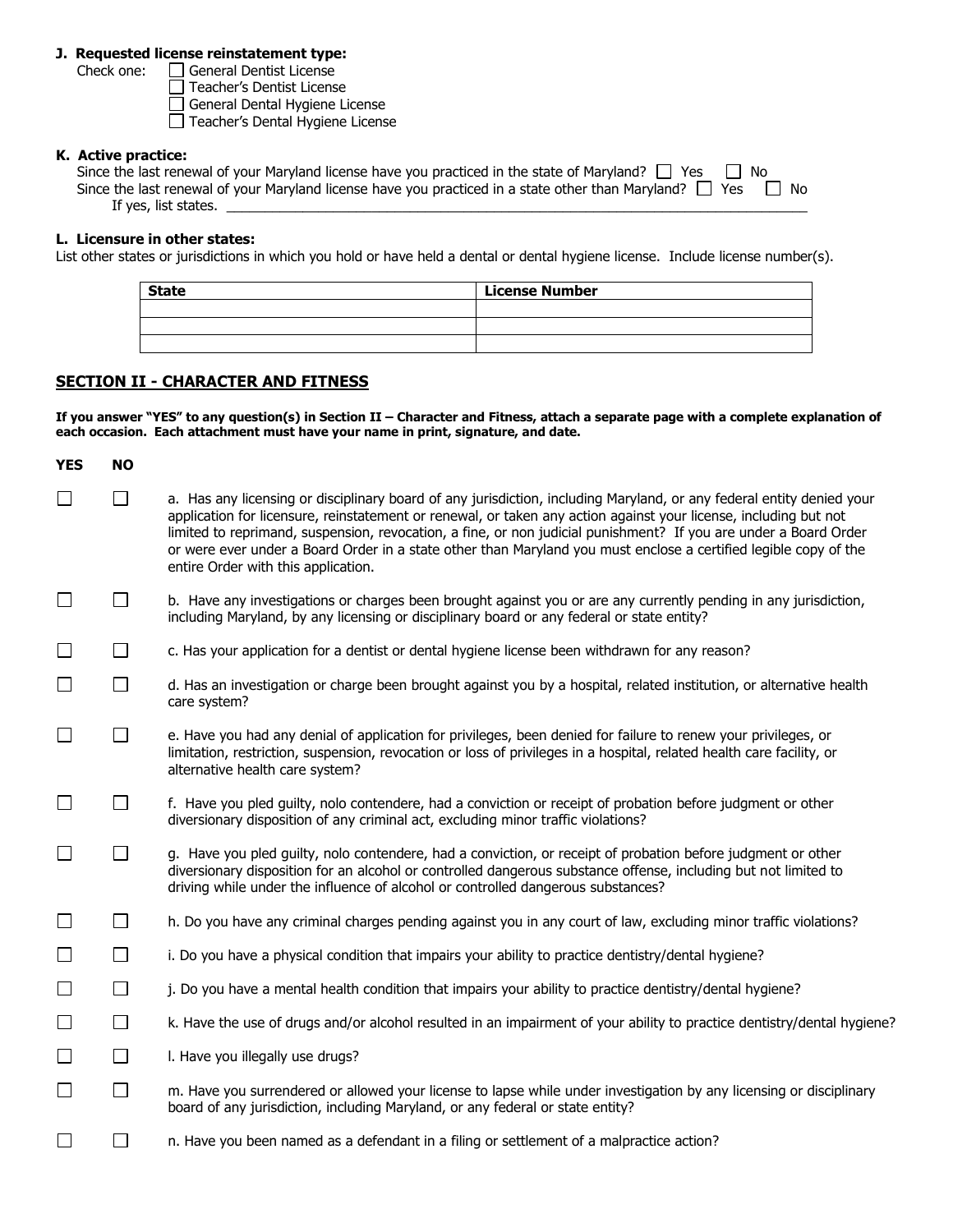## **SECTION II - CHARACTER AND FITNESS (CONT'D)**

### **YES NO**

 $\Box$ 

 $\Box$ o. Has your employment been affected or have you voluntarily resigned from any employment, in any setting, or have you been terminated or suspended, from any hospital, related health care or other institution, or any federal or state entity for any disciplinary reasons or while under investigation for disciplinary reasons?

## **Incomplete applications will be returned and will be subject to a \$50.00 application reprocessing fee.**

## **SECTION III - CONTINUING EDUCATION REQUIREMENTS**

## **YES NO**

 $\Box$  $\Box$ a. Continuing education requirement met. I have completed 30 hours of continuing education, including two (2) hours of infection control, a 2-hour Board-approved course on abuse and neglect as it relates to Maryland law, 2 hour Board-approved course on proper prescribing and disposal of prescription drugs (pharmacology) and maintained my CPR certification during the two years prior to this reinstatement and have enclosed documentation to support that I have met the Board's continuing education requirements.

### **SECTION IV – SPECIALTIES**

Does the Maryland State Board of Dental Examiners recognize you as a specialist?  $\Box$  YES  $\Box$  NO If so, please indicate specialty? \_

### **Release and Certification:**

I hereby affirm that I have read and followed the above instructions. I hereby certify that all information in this application is accurate and correct.

I agree that the Maryland State Board of Dental Examiners (the Board) may request any information necessary to process my application for dental or dental hygiene licensure in Maryland from any person or agency, including but not limited to postgraduate program directors, individual dentists, government agencies, the National Practitioner Data Bank, the Healthcare Integrity and Protection Data Bank, hospitals and other licensing bodies, and I agree that any person or agency may release to the Board the information requested. I also agree to sign any subsequent release for information that may be requested by the Board.

I agree that I will fully cooperate with any request for information or with any investigation related to my practice of dental hygiene or dental practice as a licensed dentist or dental hygienist in the State of Maryland, including the subpoena of documents or records or the inspection of my dental or dental hygiene practice.

During the period in which my application is being processed, I shall inform the Board within 30 days of any change to any answer I originally gave in this application, any arrest or conviction, any change of address or any action that occurs based on accusations that would be grounds for disciplinary action under the Annotated Code of Maryland, Health Occupations §4-315.

| <b>Applicant Signature</b> | <b>Date</b>                                                         |  |
|----------------------------|---------------------------------------------------------------------|--|
| <b>NOTARY SECTION</b>      |                                                                     |  |
|                            | and signed and sworn to the truth of the foregoing statements in my |  |
| presence.                  |                                                                     |  |
|                            | My Commission Expires: ____________________                         |  |
|                            |                                                                     |  |

**SEAL**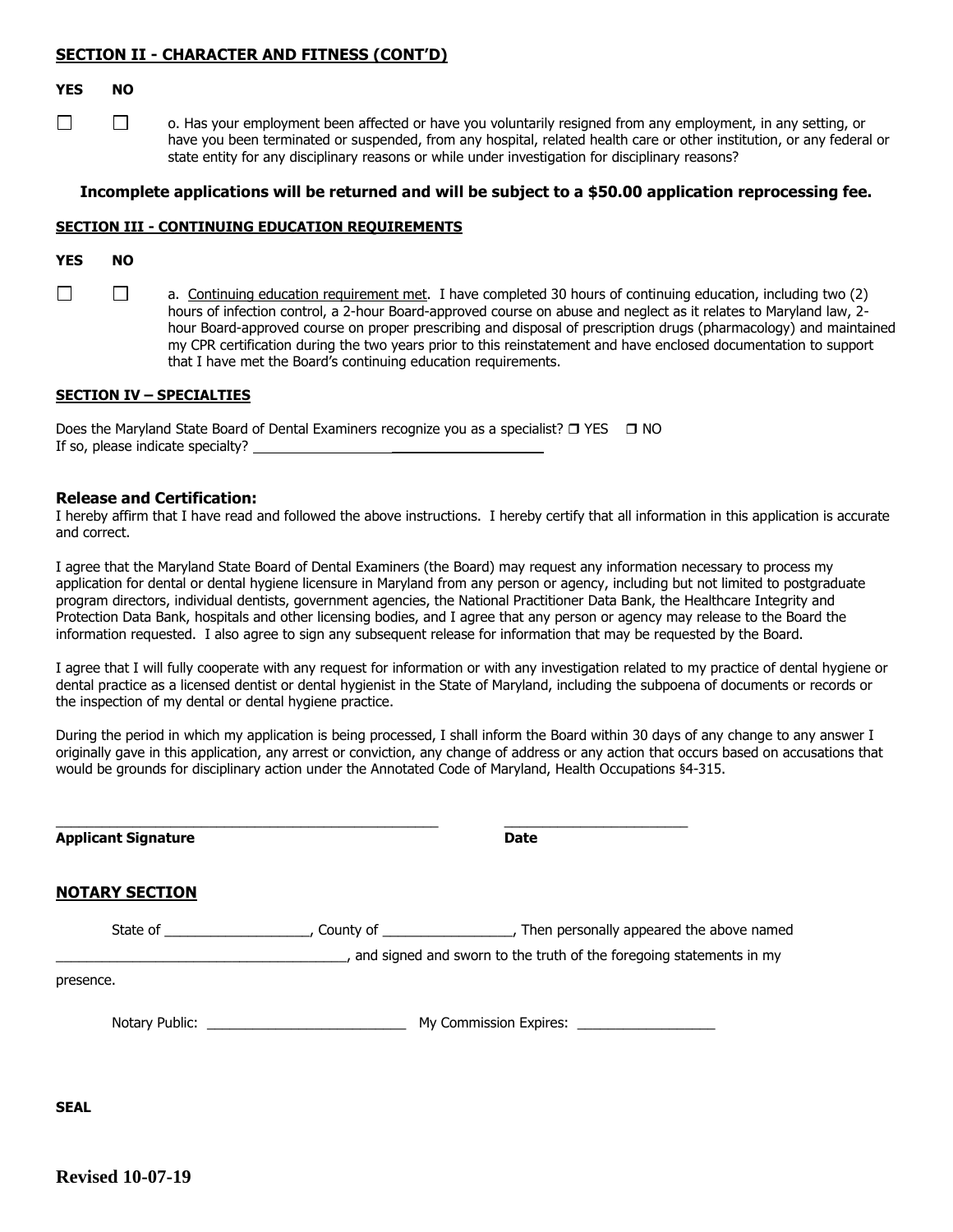# **MARYLAND STATE BOARD OF DENTAL EXAMINERS**

# **Application for Reinstatement of Expired Dental or Dental Hygiene General or Teacher's License**

# **Checklist**

*Please review prior to sending your application package to the Board.*

# **Incomplete applications will be returned and will be subject to a \$50.00 application reprocessing fee.**

| 1. | Is your application completed front and back?                                                                                                                                                                                                                                                                                                                                                                 |
|----|---------------------------------------------------------------------------------------------------------------------------------------------------------------------------------------------------------------------------------------------------------------------------------------------------------------------------------------------------------------------------------------------------------------|
|    | Did you sign and have the application notarized?<br>□                                                                                                                                                                                                                                                                                                                                                         |
| 2. | Did you enclose the non-refundable fee in a check or money order made payable to the Maryland State<br><b>Board of Dental Examiners?</b>                                                                                                                                                                                                                                                                      |
| 3. | Did you enclose a notarized affidavit(s), or other evidence satisfactory to the Board, that you have<br>actively practiced dentistry or dental hygiene in the 3 years immediately preceding the date of<br>application for reinstatement?<br>(Not applicable for the reinstatement of a dentist or dental hygiene teacher's license.)                                                                         |
| 4. | Did you enclose a certified letter with the state seal affixed from each state in which you hold or have<br>ever held a license, verifying that the license is or was in good standing and that no disciplinary action<br>has ever been taken against the license?                                                                                                                                            |
| 5. | Did you enclose a written explanation if you answered "YES" to any question(s) in Section II Character<br>and Fitness?                                                                                                                                                                                                                                                                                        |
| 6. | Did you enclose documentation of completion of 30 hours of clinical continuing education, including<br>2 hours of infection control, a 2-hour Board-approved course on abuse and neglect as it relates to<br>Maryland law, a 2-hour Board-approved course on proper prescribing and disposal of prescription drugs<br>(Pharmacology), and proof of current cardiopulmonary resuscitation (CPR) certification? |
| 7. | Did you enclose documentation of legal name change (i.e. marriage certificate or court documents) if the<br>documents sent with the application are in another name?                                                                                                                                                                                                                                          |
| 8. | Did you enclose the Maryland Jurisprudence Examination and the notarized affidavit form along with<br>the \$50.00 non-refundable fee in a check or money order payable to the Maryland State Board of Dental<br>Examiners?                                                                                                                                                                                    |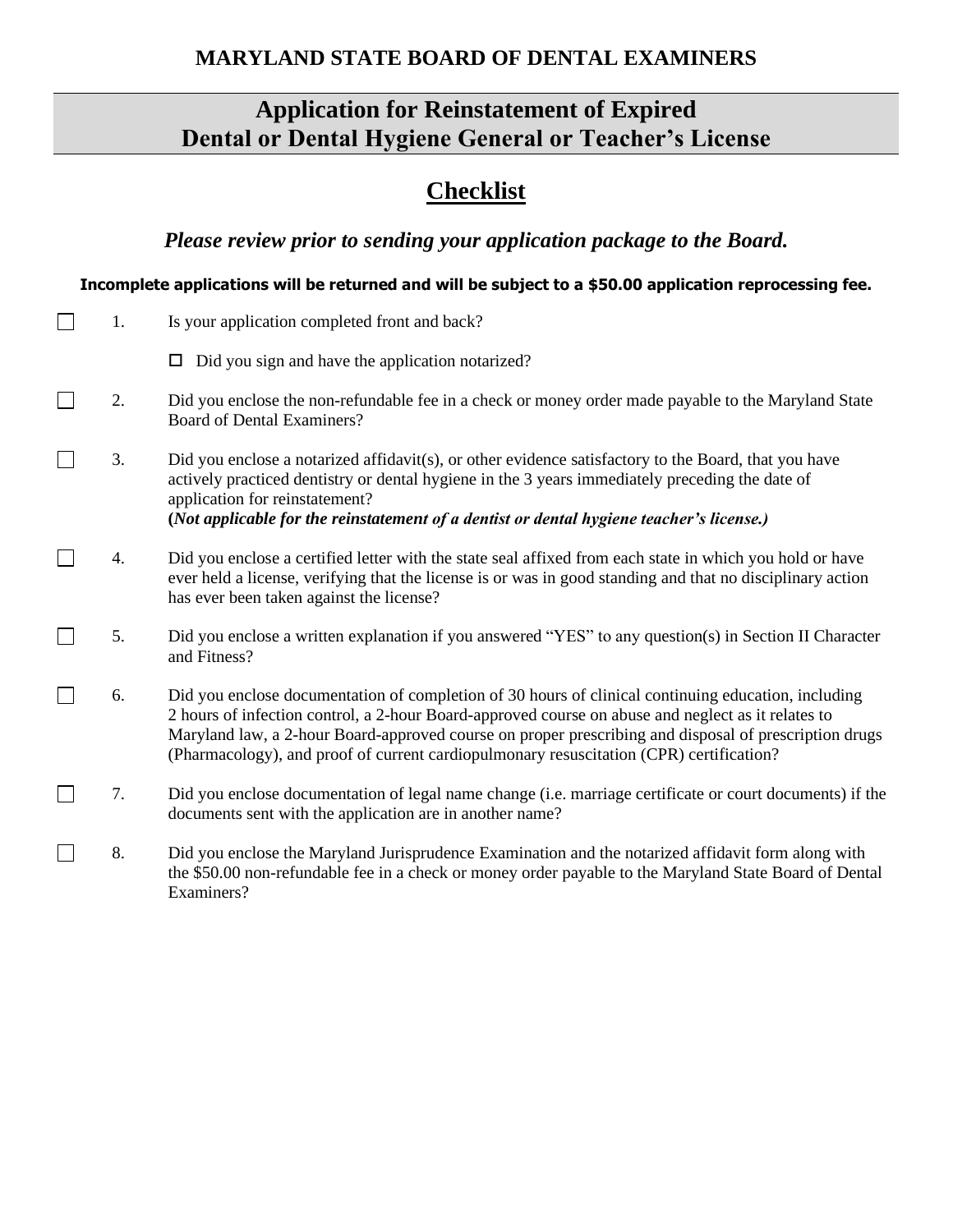# **MARYLAND STATE BOARD OF DENTAL EXAMINERS GUIDELINES FOR REINSTATEMENT OF EXPIRED DENTAL OR DENTAL HYGIENE LICENSE**

# **The Board may not process a licensure application until each provision or requirement is met and each document is received. Please ensure that your application is complete before it is submitted.**

## **Reinstatement of General Dental License**

# **An individual holding an expired general license to practice dentistry may apply for reinstatement if the applicant:**

- a. Submits to the Board a notarized affidavit(s), or other evidence satisfactory to the Board, that the applicant has actively practiced dentistry within the 3 years immediately preceding the date of application for reinstatement; and
- b. Submits to the Board satisfactory proof of licensure and good standing from all states in which the applicant is currently licensed; and
- c. Submits to the Board an application for reinstatement on a form provided by the Board; and
- d. Has fulfilled the continuing education requirements of the Board; and
- e. Passes a written Maryland Law Examination given by the Board with at least a score of 75%; and
- f. Is otherwise entitled to be licensed.

## **Reinstatement of General Dental Hygiene License**

# **An individual holding an expired general license to practice dental hygiene may apply for reinstatement if the applicant:**

- a. Submits to the Board notarized affidavit(s), or other evidence satisfactory to the Board, that the applicant has actively practiced dental hygiene within the 3 years immediately preceding the date of application for reinstatement; and
- b. Submits to the Board satisfactory proof of licensure and good standing from all states in which the applicant is currently licensed; and
- c. Submits to the Board an application for reinstatement on a form provided by the Board; and
- d. Has fulfilled the continuing education requirements of the Board; and
- e. Passes a written Maryland Law Examination given by the Board with at least a score of 75%; and
- f. Is otherwise entitled to be licensed.

# **Reinstatement of Dental or Dental Hygiene Teacher's License**

# **An individual holding an expired teacher's license to practice dentistry or dental hygiene may apply for reinstatement if the applicant:**

- a. Submits to the Board satisfactory proof of licensure and good standing from all states in which the applicant is currently licensed; and
- b. Submits to the Board an application for reinstatement on a form provided by the Board; and
- c. Has fulfilled the continuing education requirements of the Board; and
- d. Passes a written Maryland Law Examination given by the Board with at least a score of 75%; and
- e. Is otherwise entitled to be licensed.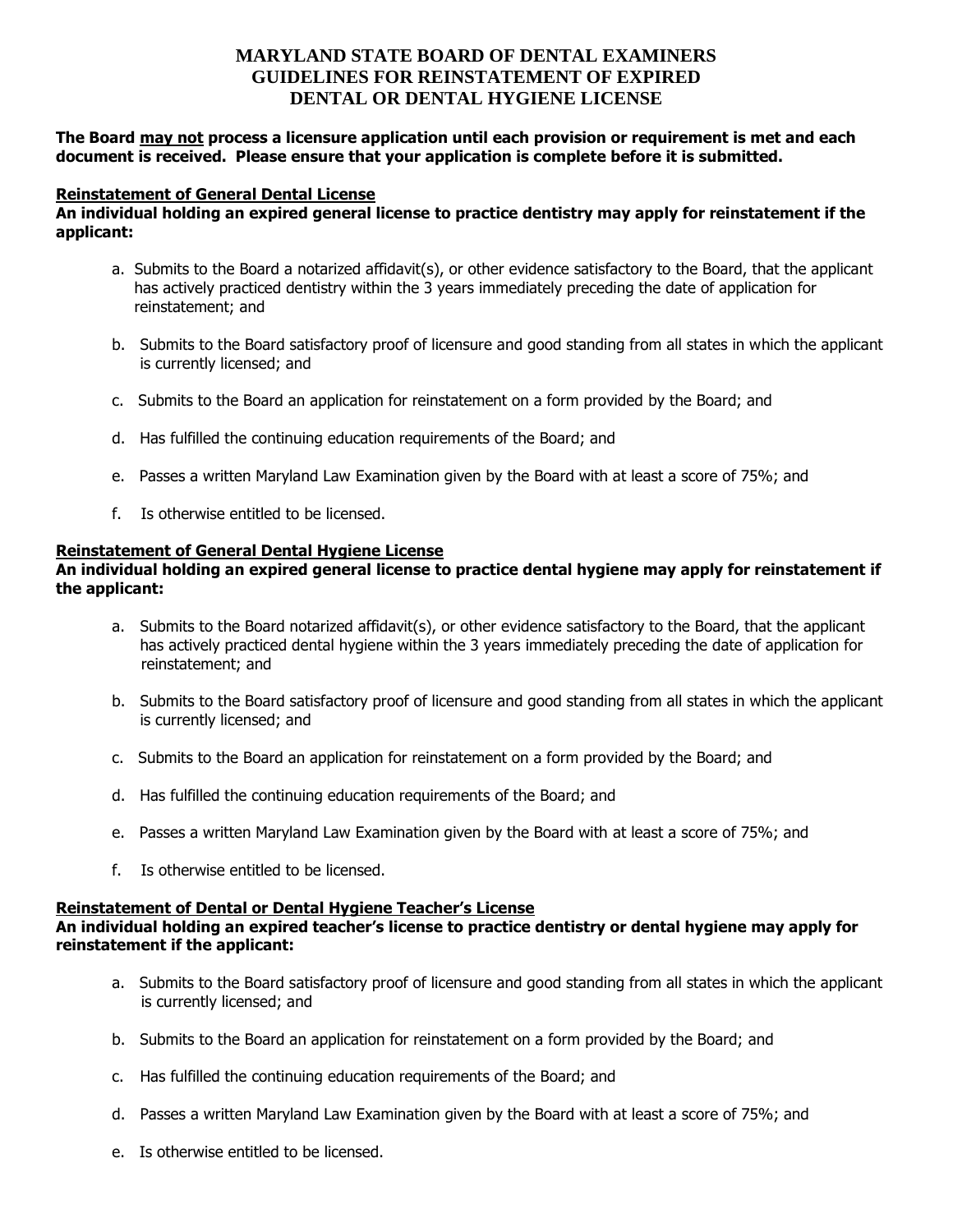# **To apply for reinstatement of licensure, submit the Application for Reinstatement of Dental or Dental Hygiene License and enclose the following with your application:**

# **Reinstatement of General Dental License**

- $\triangleright$  A \$860 non-refundable fee.
- $\triangleright$  A notarized affidavit(s), or other evidence satisfactory to the Board, that the applicant has actively practiced dentistry within the 3 years immediately preceding the date of application for reinstatement. **The affidavit must include the full name, address, telephone number, and date of employment for each place employed**.
- $\triangleright$  A certified letter with the state seal affixed from each state in which you hold or have ever held a license, verifying that the license is or was in good standing and that no disciplinary action has ever been taken against the license.
- $\triangleright$  Documentation of completion of 30 hours of clinical continuing education, including 2 hours of infection control, a 2-hour Board-approved course on abuse and neglect as it relates to Maryland law, 2-hour Board-approved course on proper prescribing and disposal of prescription drugs (Pharmacology) during the two-year period before the date of application and proof of current cardiopulmonary resuscitation (CPR) certification.

# **Reinstatement of General Dental Hygiene License**

- $\triangleright$  A \$332 non-refundable fee.
- $\triangleright$  A notarized affidavit(s), or other evidence satisfactory to the Board, that the applicant has actively practiced dental hygiene within the 3 years immediately preceding the date of application for reinstatement. **The affidavit must include the full name, address, telephone number, and date of employment for each place employed**.

A certified letter with the state seal affixed from each state in which you hold or have ever held a license, verifying that the license is or was in good standing and that no disciplinary action has ever been taken against the license.

➢ Documentation of completion of 30 hours of clinical continuing education, including 2 hours of infection control, a 2-hour Board-approved course on abuse and neglect as it relates to Maryland law during the two-year period before the date of application and proof of current cardiopulmonary resuscitation (CPR) certification.

# **Reinstatement of Dental or Dental Hygiene Teacher's License**

- $\triangleright$  A \$225 non-refundable fee.
- $\triangleright$  A certified letter with the state seal affixed from each state in which you hold or have ever held a license, verifying that the license is or was in good standing and that no disciplinary action has ever been taken against the license.
- ➢ Documentation of completion of 30 hours of clinical continuing education, including 2 hours of infection control, a 2-hour Board-approved course on abuse and neglect as it relates to Maryland law, 2-hour Board-approved course on proper prescribing and disposal of prescription drugs (Pharmacology) during the two-year period before the date of application and proof of current cardiopulmonary resuscitation (CPR) certification.